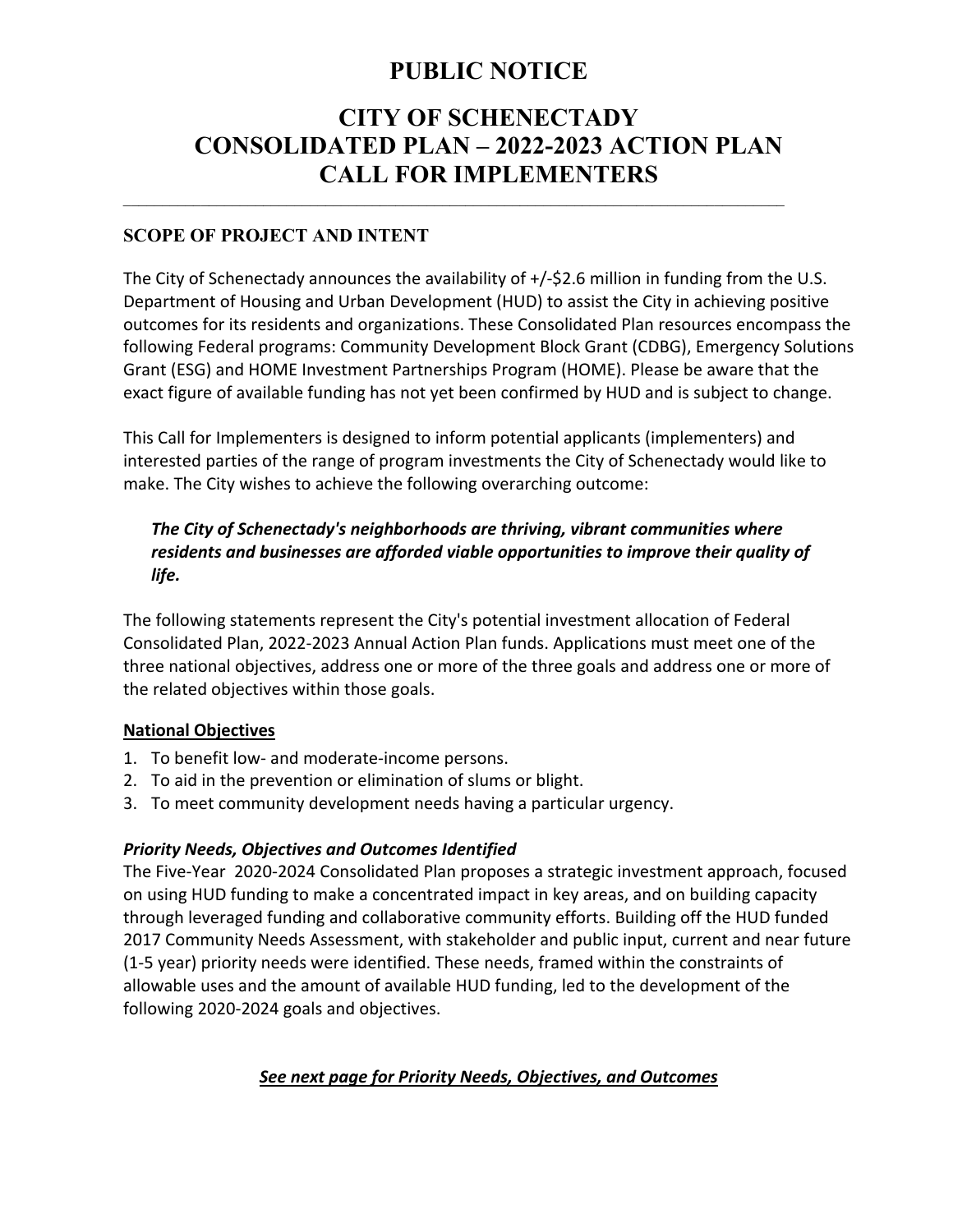#### **1) Goal: Housing Opportunities**

Support programs that provide quality, affordable housing options and initiatives for rehabilitation of the existing housing to help stabilize neighborhoods and meet the needs of all residents.

#### **Objectives:**

- **Support Housing Rehabilitation ‐** Provide loan and grant programs for homeowners and landlords in key areas of the City to remedy blighted conditions.
- **Emergency Housing Services** Work with social service organizations that provide rental assistance, utility assistance, and emergency shelter to residents to reduce homelessness throughout the City.
- **Provide Wraparound Services for Public Housing Residents Assist with housing** support services (case management) related to mental health, addiction, independent living skills, employment and education.
- **Address Dilapidated Properties** Support neighborhood stabilization, technical assistance and code enforcement activities. Provide home repair assistance to homeowners as a preventative measure. Provide funding to manage vacant city owned properties and to assure they do not become health and safety risks.
- **Offer Homeownership Incentives -** Support programs that enable homeownership, including down payment assistance, low interest loans and housing counseling.

#### **2) Goal: Expand Economic & Workforce Development**

Assist small businesses and non‐profit organizations located in the target areas to remove major barriers to the City's growth and prosperity by supporting and increasing access through infrastructure upgrades and programs that provide training, technical assistance and work opportunities.

#### *Objectives:*

- **Upgrade Infrastructure and Streetscapes** ‐ Coordinate actions and available resources for infrastructure upgrades, streetscape improvements and public space amenities to support the growth of existing businesses and attract new economic activity.
- **Support Workforce and Leadership Diversity Support City recruitment policies,** local re-integration programs and leadership opportunities that embrace diversity.
- **Foster Training to Work Pipelines**  Support programs that include training, paid internships, apprenticeships and mentorship programs focused on local employment sector needs.
- **Remove Employment Barriers Provide access to reliable transportation options,** affordable childcare, and technical assistance to enable parents and others to find and retain jobs throughout the City.